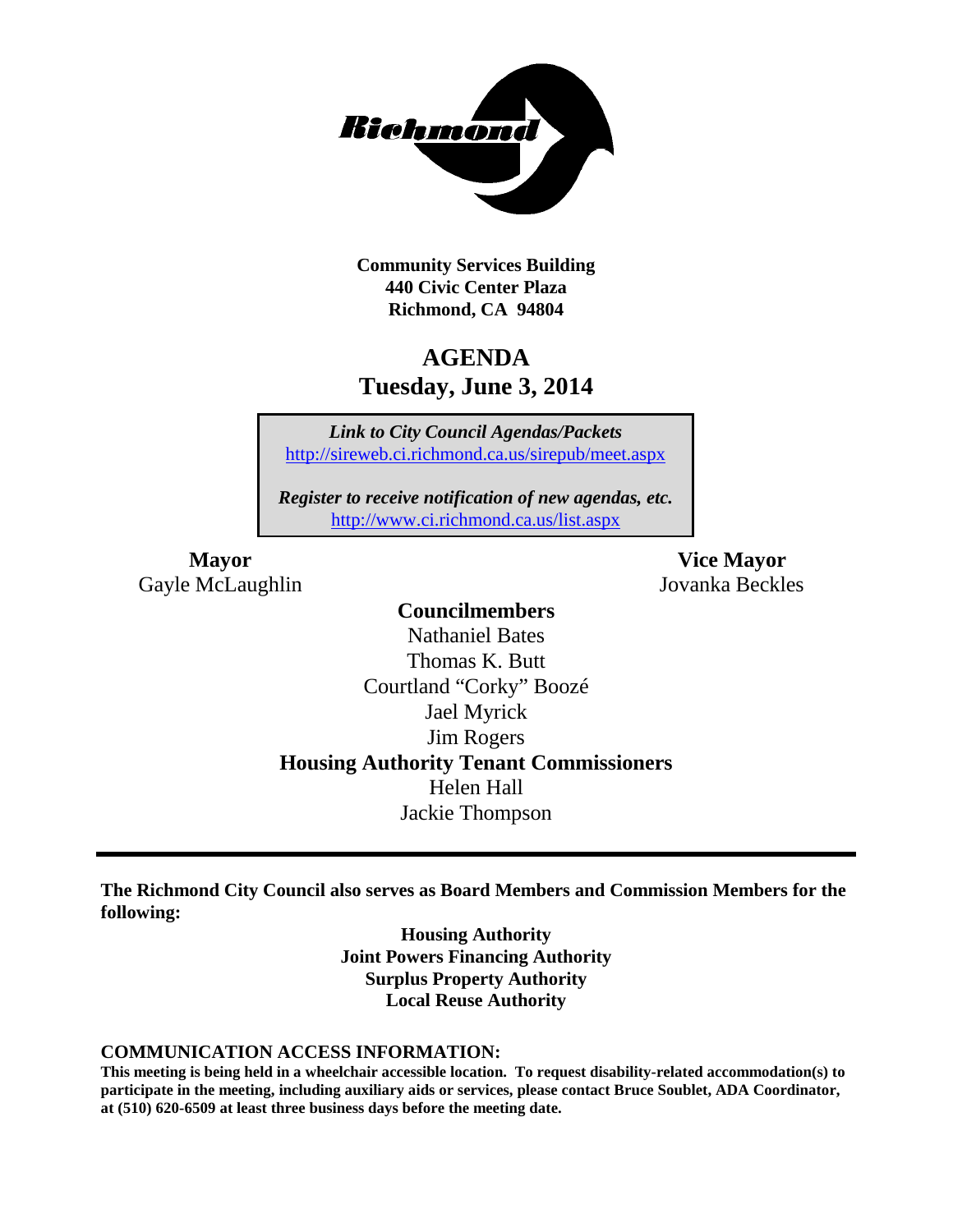# **MEETING PROCEDURES**

The City of Richmond encourages community participation at its City Council meetings and has established procedures that are intended to accommodate public input in a timely and time-sensitive way. As a courtesy to all members of the public who wish to participate in City Council meetings, please observe the following procedures:

**PUBLIC COMMENT ON AGENDA ITEMS:** Anyone who desires to address the City Council on items appearing on the agenda must complete and file a pink speaker's card with the City Clerk **prior** to the City Council's consideration of the item. Once the City Clerk has announced the item and discussion has commenced, no person shall be permitted to speak on the item other than those persons who have submitted their names to the City Clerk. Your name will be called when the item is announced for discussion. **Each speaker will be allowed TWO (2) MINUTES to address the City Council on NON-PUBLIC HEARING items listed on the agenda.**

**OPEN FORUM FOR PUBLIC COMMENT:** Individuals who would like to address the City Council on matters not listed on the agenda or on **Presentations, Proclamations and Commendations, Report from the City Attorney, or Reports of Officers** may do so under Open Forum. All speakers must complete and file a pink speaker's card with the City Clerk **prior** to the commencement of Open Forum. **The amount of time allotted to individual speakers shall be determined based on the number of persons requesting to speak during this item. The time allocation for each speaker will be as follows: 15 or fewer speakers, a maximum of 2 minutes; 16 to 24 speakers, a maximum of 1 and one-half minutes; and 25 or more speakers, a maximum of 1 minute.**

#### **SPEAKERS ARE REQUESTED TO OCCUPY THE RESERVED SEATS IN THE FRONT ROW BEHIND THE SPEAKER'S PODIUM AS THEIR NAME IS ANNOUNCED BY THE CITY CLERK.**

**CONSENT CALENDAR:** Consent Calendar items are considered routine and will be enacted, approved or adopted by one motion unless a request for removal for discussion or explanation is received from the audience or the City Council. A member of the audience requesting to remove an item from the Consent Calendar must first complete a speaker's card and discuss the item with a City staff person prior to filing the card with the City Clerk and **prior to the City Council's consideration of Agenda Review.** An item removed from the Consent Calendar may be placed anywhere on the agenda following the City Council's agenda review.

Any law enforcement officer on duty or whose service is commanded by the presiding officer shall be Sergeant-at-Arms of the Council meetings. He/she, or they, shall carry out all orders and instructions given by the presiding officer for the purpose of maintaining order and decorum at the Council meetings (City Council Rules of Procedure and Order Section III F, RMC Section 2.12.030).

**\*\*\*\*\*\*\*\*\*\*\*\*\*\*\*\*\*\*\*\*\*\*\*\*\*\*\*\*\*\*\*\*\*\*\*\*\*\*\*\*\*\*\*\*\*\*\*\*\*\*\*\*\*\*\*\*\*\***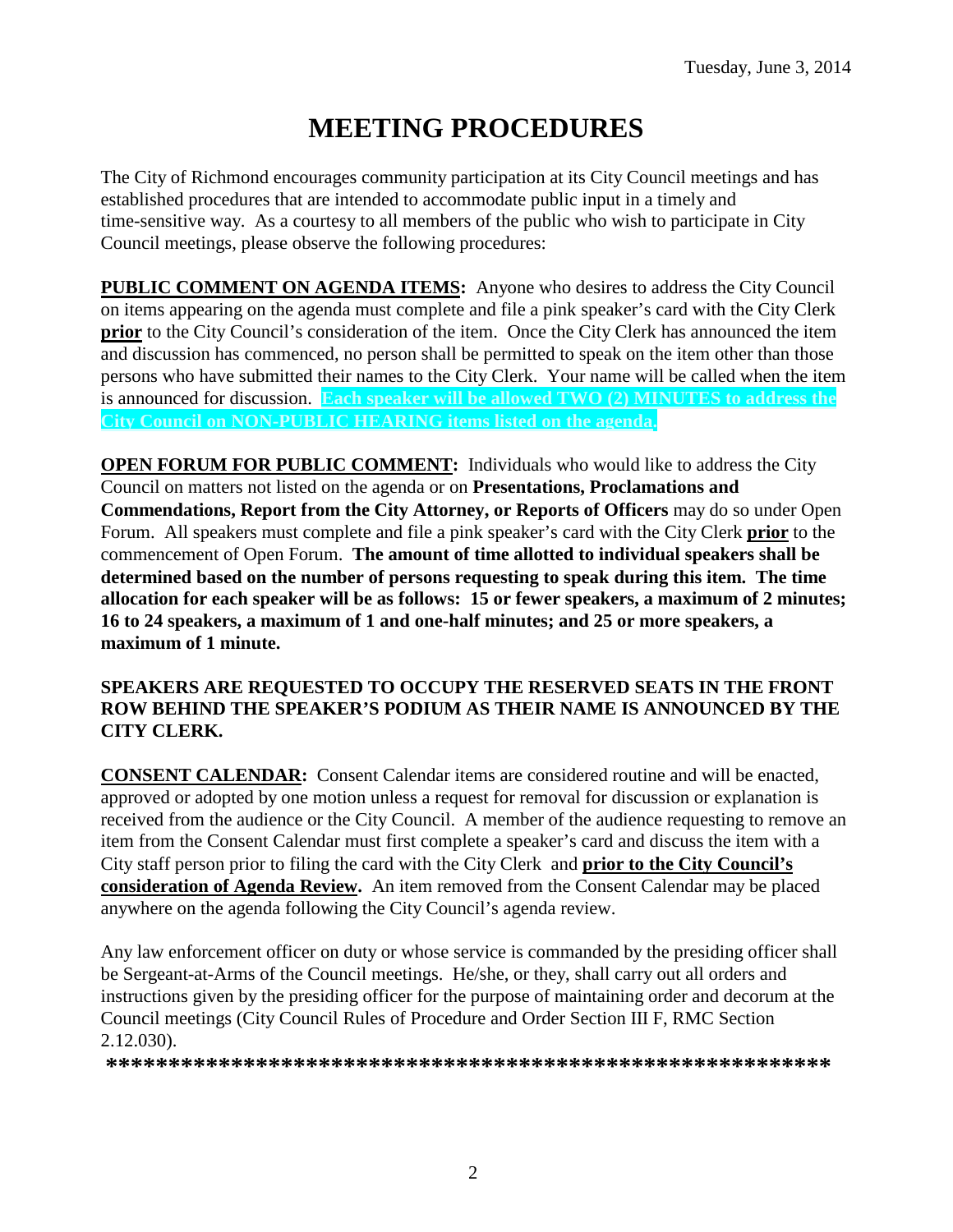## **OPEN SESSION TO HEAR PUBLIC COMMENT ON CLOSED SESSION ITEMS**

5:00 p.m.

#### **A. ROLL CALL**

**B. PUBLIC COMMENT**

#### **C. ADJOURN TO CLOSED SESSION**

## **CLOSED SESSION**

Shimada Room of the Community Services Building

#### **A. CITY COUNCIL**

**A-1.** CONFERENCE WITH LEGAL COUNSEL - EXISTING LITIGATION (Subdivision [a] of Government Code Section 54956.9):

Parish vs. City of Richmond

**A-2.** CONFERENCE WITH LABOR NEGOTIATORS (Government Code Section 54957.6):

> Agency designated representatives: Bill Lindsay, Lisa Stephenson, and Bruce Soublet

Employee organiztions: Service Employees International Union (SEIU, Local 1021); International Federation of Professional and Technical Employees (Local 21); Richmond Police Officers Association (RPOA); Richmond Police Management Association (RPMA); Richmond International Association of Firefighters (IAFF, Local 188); and Richmond Fire Management Association (RFMA).

**A-3.** PUBLIC EMPLOYEE PERFORMANCE EVALUATION (Government Code Section 54957.6):

Title: City Attorney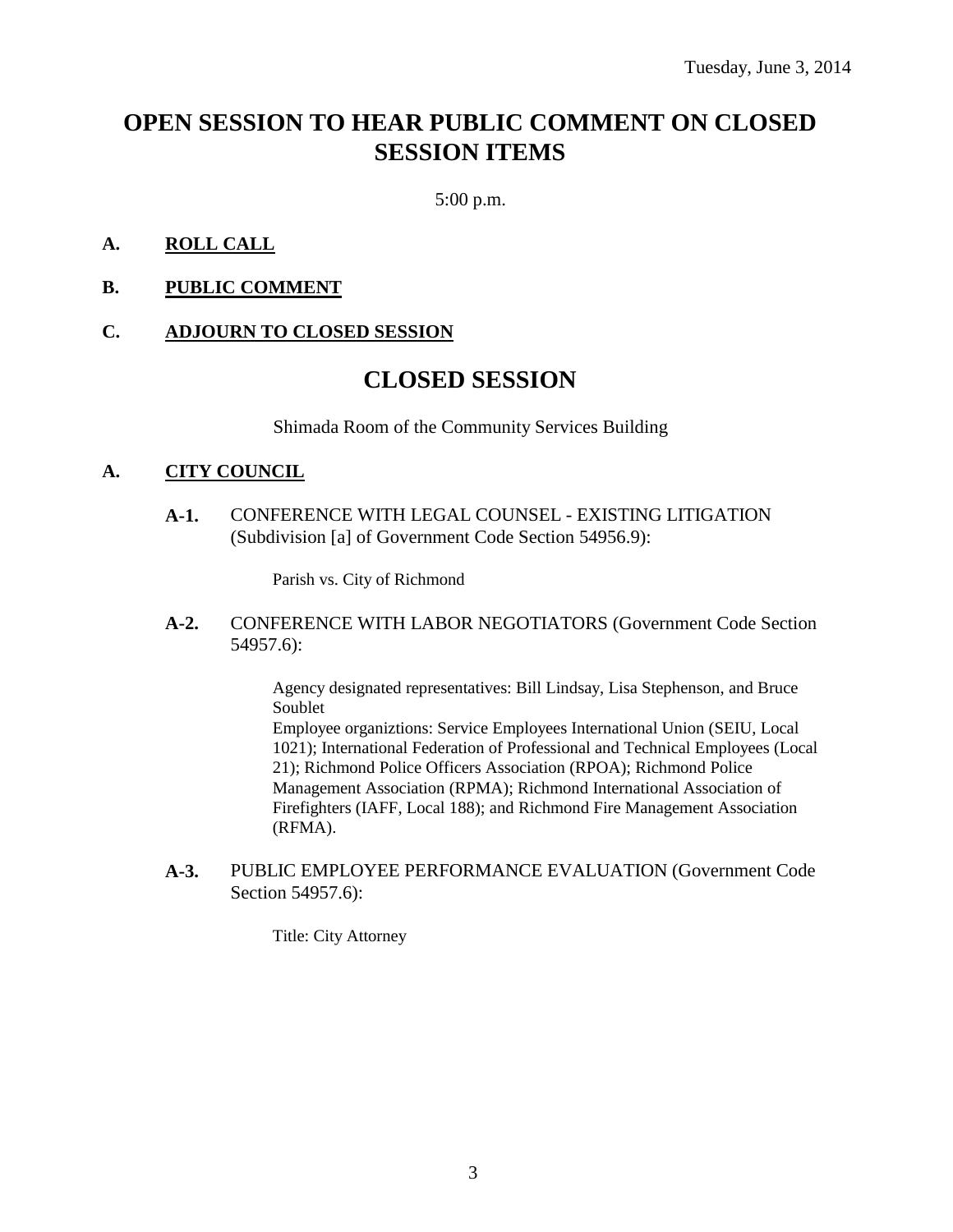## **MEETING OF THE SUCCESSOR AGENCY TO THE RICHMOND COMMUNITY REDEVELOPMENT AGENCY AND RICHMOND CITY COUNCIL**

6:30 p.m.

### **A. PLEDGE TO THE FLAG**

**B. ROLL CALL**

#### **C. STATEMENT OF CONFLICT OF INTEREST**

#### **D. AGENDA REVIEW**

#### **E. PRESENTATIONS, PROCLAMATIONS, AND COMMENDATIONS**

- **E-1.** PROCLAMATION honoring the annual Richmond Pow Wow and community event - Mayor McLaughlin (620-6503).
- **E-2.** PROCLAMATION recognizing Juneteenth and honoring Richmond's annual 2014 community parade and festival - Mayor McLaughlin (620-6503) and Vice Mayor Beckles (620-6581).
- **E-3.** PRESENT a proclamation recognizing National LGBT Pride Month Vice Mayor Beckles (620-6568) and Mayor McLaughlin (620-6503).

#### **F. REPORT FROM THE CITY ATTORNEY OF FINAL DECISIONS MADE AND NON-CONFIDENTIAL DISCUSSIONS HELD DURING CLOSED SESSION**

#### **G. OPEN FORUM FOR PUBLIC COMMENT**

#### **H. SUCCESSOR AGENCY TO THE RICHMOND COMMUNITY REDEVELOPMENT AGENCY CONSENT CALENDAR**

**H-1.** ADOPT a resolution approving an amendment of a swap agreement for the purpose of subordinating the termination payment due thereunder to the payment of debt service on the Successor Agency to the Richmond Community Redevelopment Agency Refunding Bonds Series 2014A (tax-exempt) and Series 2014B (taxable) and authorizing and approving certain actions taken in connection therewith - Finance Department (James Goins/Susan Segovia 307- 8022).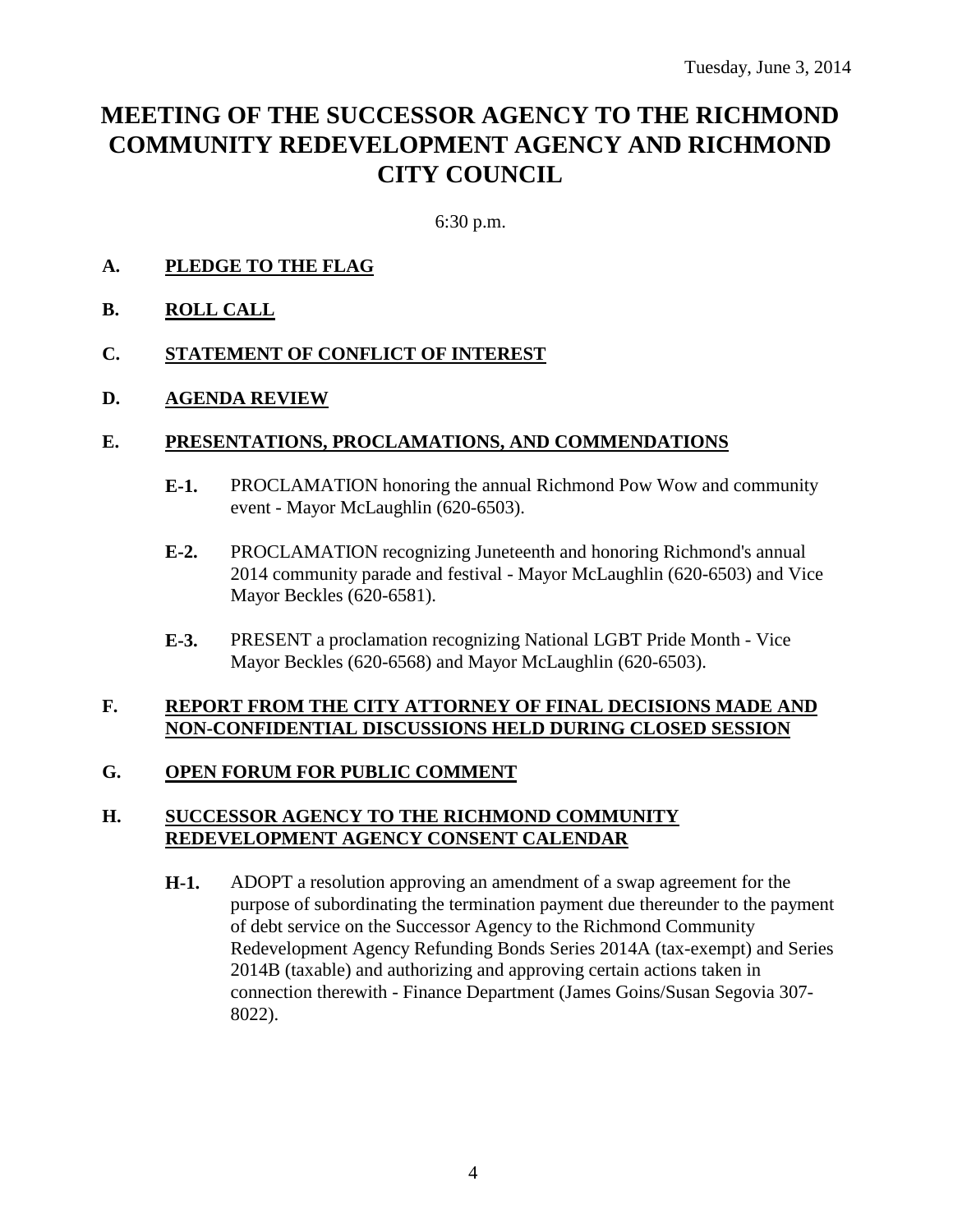### **I. CITY COUNCIL CONSENT CALENDAR**

- **I-1.** ADOPT a resolution to increase expenditures for the Recreation Department budget based on \$3,300 in additional grant funding received from the Northern Tennis Foundation, utilizing \$2,300 in grant funds for the HITS summer tennis program, and \$1,000 in grant funds for the purchase of tennis equipment - Recreation Department (Keith Jabari 620-6791).
- **I-2.** APPROVE the installation of traffic calming measures to make the intersection of Solano Avenue and Boyd Avenue a 90-degree vehicular corner, and install signage and striping to convert Boyd Avenue from a two-way street to a southeast bound one-way street between Solano Avenue and 38th Street in the North & East Neighborhood (This item was reviewed and recommended for approval by the Public Safety Committee at its May 15, 2014, meeting) - Engineering Services Department (Alan Wolken/Joel Camacho 620-5482).
- **I-3.** APPROVE the following appointment and re-appointment: Richmond Housing Advisory Commission: Gail Brown, new appointment, to complete an unexpired term, ending November 1, 2015; Recreation and Parks Commission: Mark Anthony Torres, new appointment, term expiring October 26, 2016 - Mayor McLaughlin (620-6503).
- **I-4.** ADOPT a resolution expressing the City of Richmond's support for the passage of State Assembly Bill 1999 (Atkins), The California Economic Development and Historic Tax Credit Act - Planning and Building Services Department (Richard Mitchell 620-6706).
- **I-5.** RECEIVE and APPROPRIATE revenue and expenditures to the Planning and Building Services Department for consultant contracts, paid by pass-through fees collected from Chevron, for the Chevron Modernization Project Environmental Impact Report - Planning and Building Services Department (Richard Mitchell 620-6706).

## **J. ITEMS CONTINUED FROM PREVIOUS MEETINGS - NOT EARLIER THAN 7:00 P.M.**

#### **J-1. Continued Council as a Whole**

**J-2.** DISCUSS and provide direction to staff regarding the amount of funding Holland and Knight obtained for the City of Richmond during the term of their contract - Councilmember Boozé (620-6593). **This item was continued from the February 4 and 18, 2014, March 4 and 18, 2014, and April 1 and 15, 2014, and May 13 and 20, 2014, meetings.**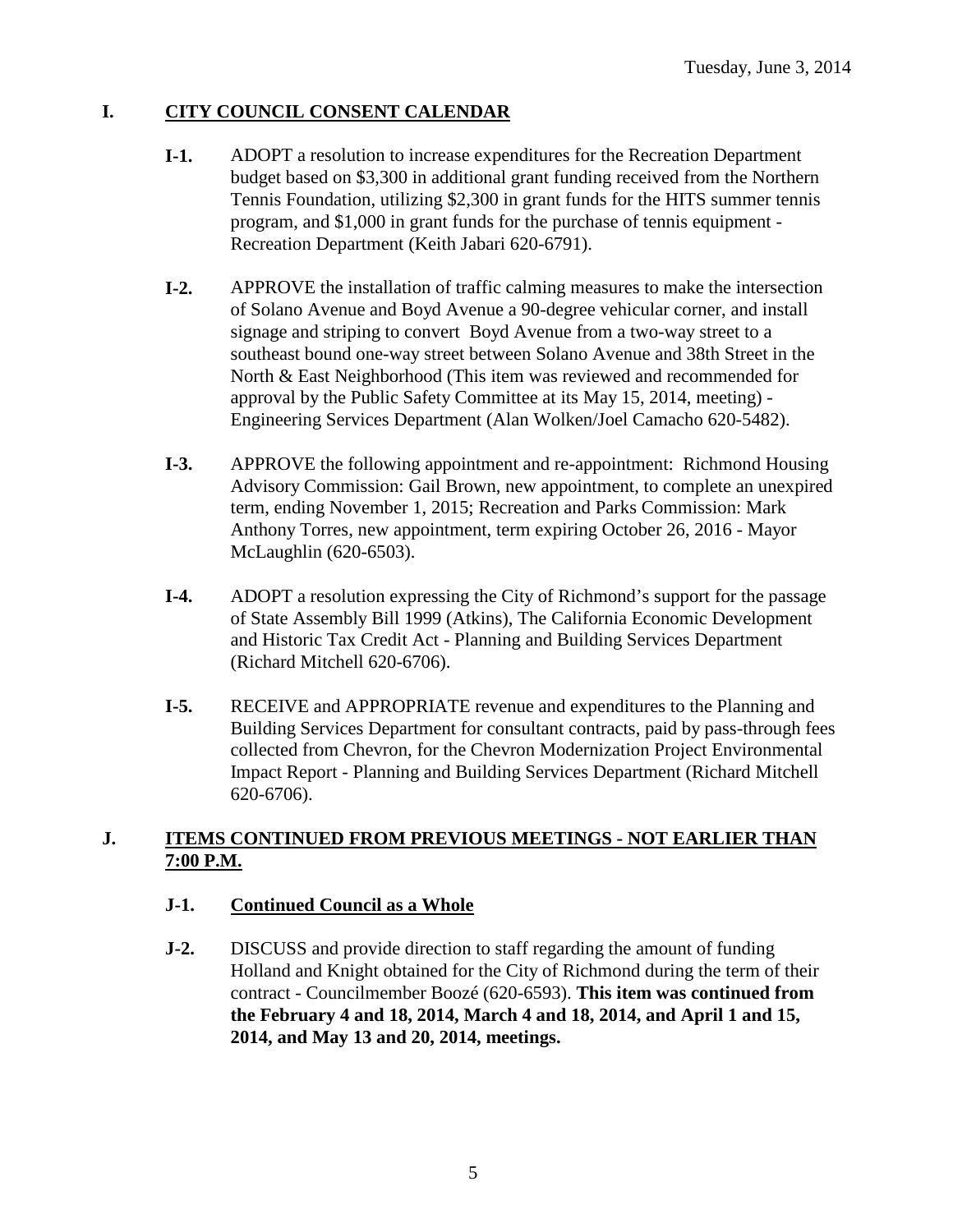- **J-3.** RECEIVE an update regarding the coordination of a committee to address the concerns of Country Club Vista Homeowners - Councilmember Boozé (620- 6593). **This item was continued from the March 18, 2014, April 1, 15, and 22, 2014, and May 20, 2014, meetings.**
- **J-4.** DISCUSS and consider directing staff to prepare draft amendments to the Industrial Safety Ordinance to require that any increases in emissions due to increases in potentially more problematic feedstocks in Richmond refineries would need to be mitigated 100% by decreases elsewhere in the refinery operations so that there is no net increase in any dangerous emissions - Councilmember Rogers (867-5725). **This item was continued from the April 22, 2014, and May 6, 13, and 20, 2014, meetings.**

## **K. PUBLIC HEARINGS**

- **K-1.** ADOPT a resolution establishing annual assessments for the Hilltop Landscape Maintenance District for the 2014-2015 Fiscal Year, including a proposed 2.45% increase in the assessments based on the annual change in the Consumer Price Index - Public Works Department (Yader A. Bermudez 231-3008).
- **K-2.** ADOPT a resolution establishing annual assessments for the Marina Bay Landscaping and Lighting Maintenance District for the 2014-2015 Fiscal Year, including a proposed 3% increase in accordance with the allowable inflation adjustment established upon formation of the District - Public Works Department (Yader A. Bermudez 231-3008).
- **K-3.** CONSIDER an appeal by Andria Sassi of the Design Review Board's approval of a Design Review Permit (PLN14-030) to construct a 2,820 square-foot singlefamily residence at 70 Belvedere Avenue in Point Richmond - Planning and Building Services Department (Richard Mitchell 620-6706).

## **L. RESOLUTIONS**

- **L-1.** ADOPT a resolution urging the Planning Commission to take action on the Final Environmental Impact Report (EIR), Conditional Use Permit (CUP), and related Project entitlements associated with the Chevron Modernization Project on or about June 23 and 25, with votes to be taken not later than June 25, 2014 - Councilmembers Bates, Butt, and Myrick (620-6861).
- **L-2.** ADOPT a resolution directing staff to present a study session within 120 days on prospective policies to assist with maintaining affordable rental housing - Mayor McLaughlin (620-6503) and Vice Mayor Beckles (620-6568).